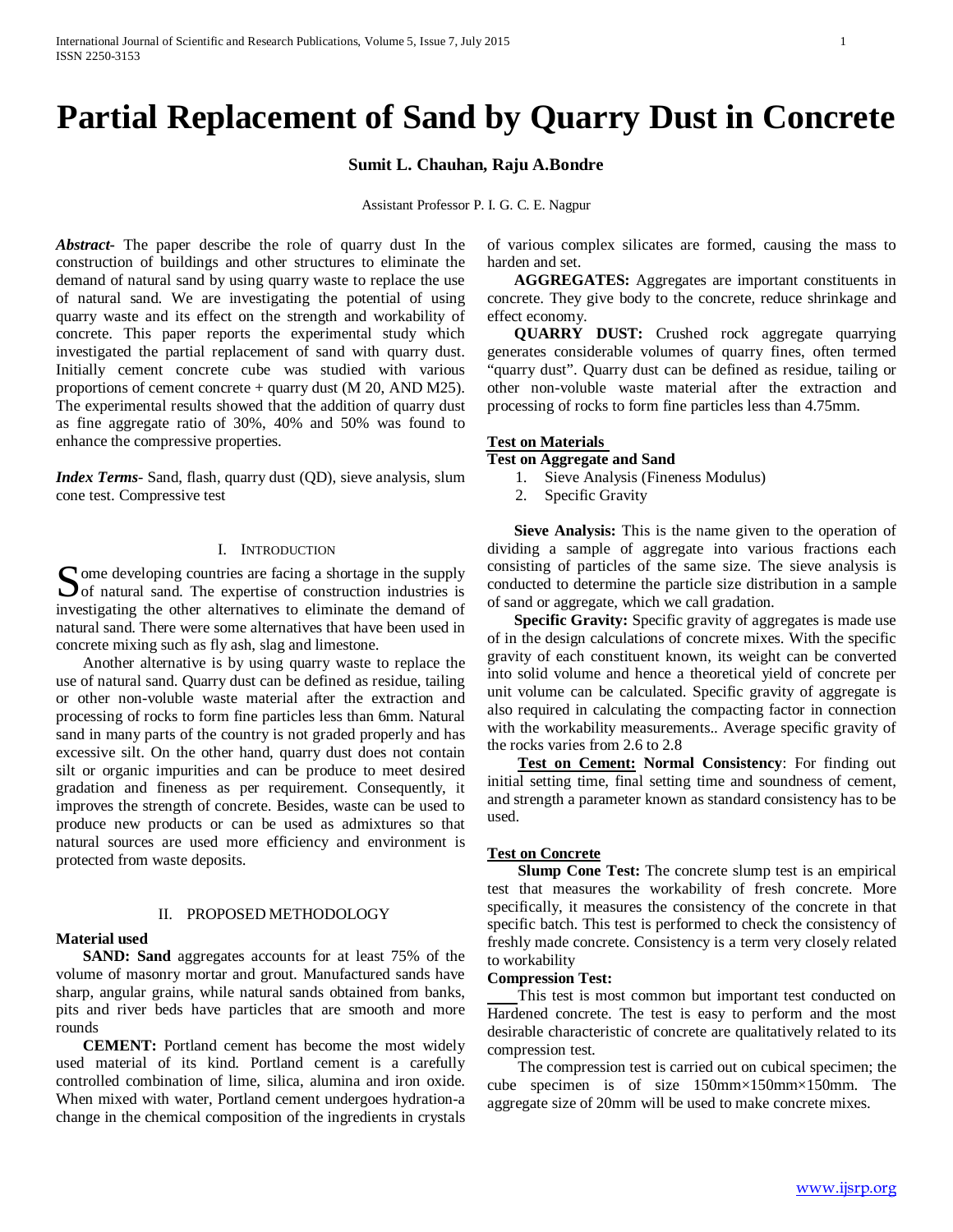International Journal of Scientific and Research Publications, Volume 5, Issue 7, July 2015 2 ISSN 2250-3153

This test will be done for conducted for concrete cubes of 30% then 40% and 50% replacement of sand by Quarry dust for M20 and M25 mixes*.*

## III. SIMULATION/EXPERIMENTAL RESULTS

**TABLE 1**. **RESULT OF SIEVE ANALYSIS FOR SAND**

| <b>IS</b><br><b>Sieve</b><br><b>Size</b> | Wt.<br><b>Retained</b><br>(gm) | <b>Cumulative</b><br>wt.<br>retained<br>(gm) | <b>Cumulative</b><br>$%$ wt.<br>retained | <b>Cumulative</b><br>% passing |
|------------------------------------------|--------------------------------|----------------------------------------------|------------------------------------------|--------------------------------|
| 10 <sub>mm</sub>                         | $\theta$                       | $\theta$                                     | $\theta$                                 | 100                            |
| 4.75mm                                   | 10                             | 10                                           | $\overline{c}$                           | 98                             |
| $2.36$ mm                                | 50                             | 60                                           | 12                                       | 88                             |
| $1.18$ mm                                | 50                             | 110                                          | 22                                       | 78                             |
| $600\mu$                                 | 95                             | 205                                          | 41                                       | 59                             |
| $300\mu$                                 | 175                            | 380                                          | 76                                       | 24                             |
| $150\mu$                                 | 85                             | 465                                          | 93                                       | 7                              |
| $<$ 150 $\mu$                            | 35                             | 500                                          |                                          |                                |
| Total                                    | 500                            |                                              | 246                                      |                                |
| $F.M = 246/100 = 2.46$                   |                                |                                              |                                          |                                |

**TABLE 2: RESULT FOR SPECIFIC GRAVITY OF SAND**

| <b>SR</b> | W1(G)        | W2(G) | W3(G) | W4(G) | G(M/S) | $G_{AVG}(M/S)$ |
|-----------|--------------|-------|-------|-------|--------|----------------|
| ٠<br>N    | $\mathbf{M}$ | M)    | M)    | M)    | $EC$ ) | $EC$ )         |
| 0.        |              |       |       |       |        |                |
|           | 650          | 1422  | 2006  | 1518  | 2.72   |                |
| 2         | 650          | 1552  | 2087  | 1550  | 2.47   | 2.51           |
| 3         | 625.5        | 1459. | 2004. | 1515. | 2.41   |                |
|           |              |       |       |       |        |                |

## **TABLE 3: RESULT FOR NORMAL CONSISTENCY OF CEMENT**

| <b>SR. NO.</b>           | PERCENTAGE OF<br>WATER | PENETRATION(MM) |  |  |
|--------------------------|------------------------|-----------------|--|--|
|                          | 26%                    | 36              |  |  |
|                          | 27%                    |                 |  |  |
|                          | 27.5%                  |                 |  |  |
| NORMAL CONSISTENCY=27.5% |                        |                 |  |  |

## **TABLE 4: RESULTS FOR SLUMP CONE TEST FOR QUARRY DUST MIX CONCRETE**

| <b>GRADE OF</b><br><b>CONCRETE</b> | <b>AMOUNT</b><br>OF   | <b>SLUMP</b><br>VALUE(CM) |
|------------------------------------|-----------------------|---------------------------|
|                                    | QUARRY<br><b>DUST</b> |                           |
|                                    | 30%                   | 9                         |
| M <sub>20</sub>                    | 40%                   | 10                        |
|                                    | 50%                   | 15                        |
|                                    | 30%                   | 10                        |
| M <sub>25</sub>                    | 40%                   | 11                        |
|                                    | 50%                   | 13                        |

# **TABLE 5: Results for Compressive Strength Test for Quarry Dust mix Concrete (7 Days)**

| <b>Grade of</b>  | <b>Amount</b> |                                                    | Hydraulic<br>Force | Compressive<br><b>Strength</b> |
|------------------|---------------|----------------------------------------------------|--------------------|--------------------------------|
| <b>Concrete</b>  | of Q.D.       | <b>Ratio</b>                                       | (KN)               | (N/mm)                         |
|                  |               |                                                    | 221.69             | 9.85                           |
|                  | 30%           | 0.7                                                | 220.5              | 9.8                            |
|                  |               |                                                    | 222.56             | 9.89                           |
|                  |               |                                                    | 172.3              | 7.66                           |
| M20<br>(1:1.5:3) | 40%           | 0.7                                                | 169.12             | 7.52                           |
|                  |               |                                                    | 173.86             | 7.73                           |
|                  |               |                                                    | 200.65             | 8.92                           |
|                  | 50%           | 0.7                                                | 199.13             | 8.85                           |
|                  |               |                                                    | 189.54             | 8.42                           |
|                  |               |                                                    | 191.74             | 8.52                           |
|                  | 30%           | 0.7                                                | 177                | 7.86                           |
|                  |               |                                                    | 187.96             | 8.35                           |
|                  |               |                                                    | 160.2              | 7.12                           |
| M25 (1:1:2)      | 40%           | 0.7                                                | 177                | 7.86                           |
|                  |               | W/C<br>181.14<br>222.71<br>0.7<br>182.89<br>192.54 | 8.05               |                                |
|                  |               |                                                    |                    | 9.89                           |
|                  | 50%           |                                                    |                    | 8.12                           |
|                  |               |                                                    |                    | 8.56                           |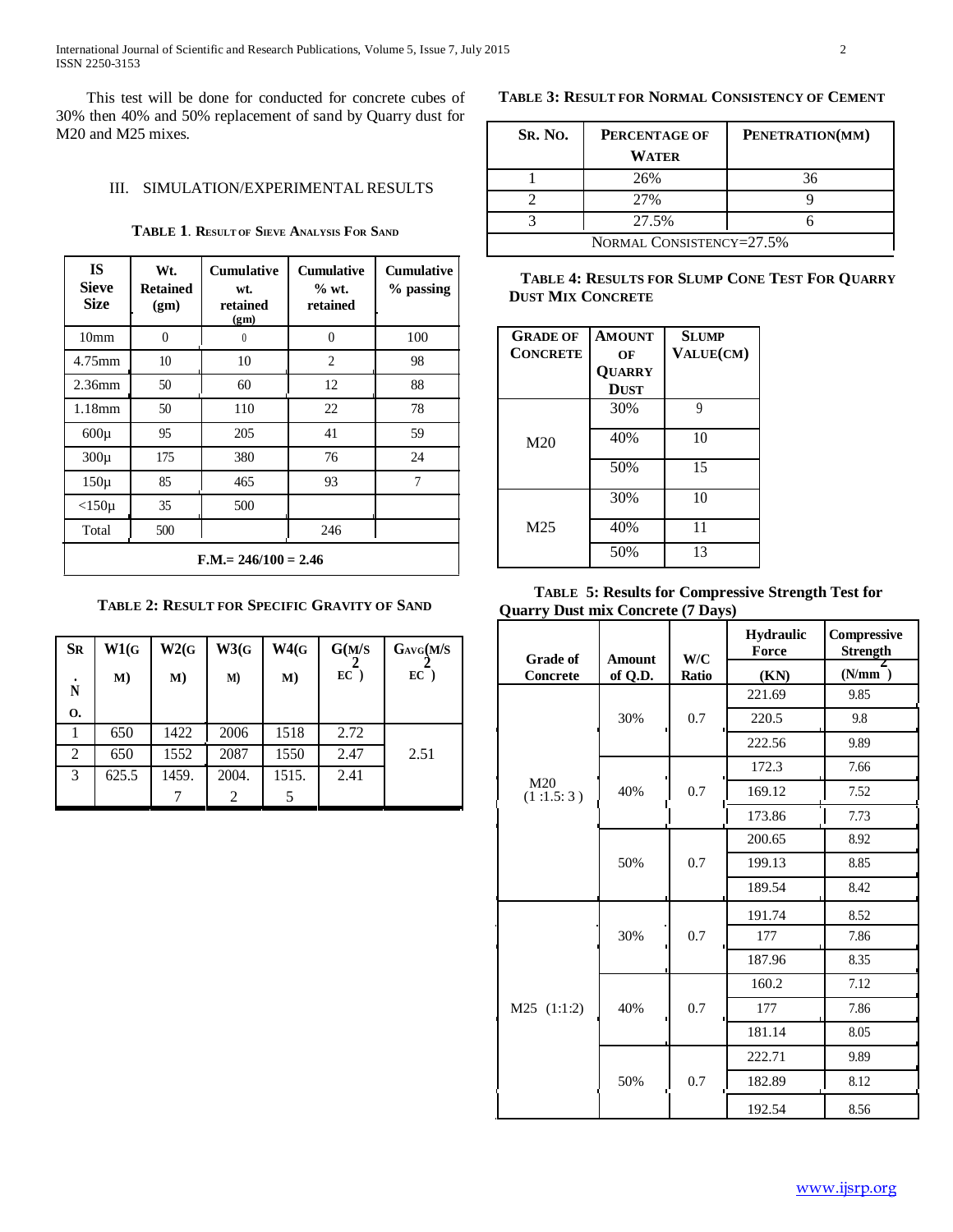| <b>Grade of</b>  | Amou<br>nt of | W/C                     | <b>Hydraulic</b> | Compressive<br><b>Strength</b> |
|------------------|---------------|-------------------------|------------------|--------------------------------|
| Concrete         | Q.D.          | Ratio                   | Force(KN)        | $(N/mm$ <sup>-</sup> )         |
|                  | 30%           | 399.19<br>0.7<br>401.23 | 17.74            |                                |
|                  |               |                         |                  | 17.83                          |
|                  |               |                         | 412.84           | 18.35                          |
|                  | 40%           |                         | 421.12           | 18.72                          |
| M20<br>(1:1.5:3) |               | 0.7                     | 424.01           | 18.84                          |
|                  |               |                         | 404.1            | 17.96                          |
|                  | 50%           |                         | 430.2            | 19.1                           |
|                  |               | 0.7                     | 428.31           | 19.04                          |
|                  |               |                         | 418.24           | 18.6                           |
| M25<br>(1:1:2)   | 30%           |                         | 512.8<br>22.8    |                                |
|                  |               | 0.7                     | 510.43           | 22.7                           |
|                  |               |                         | 515.55           | 22.91                          |
|                  |               |                         | 531.41           | 23.62                          |
|                  | 40%           | 0.7<br>523.04           | 23.25            |                                |
|                  |               |                         | 520.32           | 23.13                          |
|                  |               |                         | 551.1            | 24.5                           |
|                  | 50%           | 0.7                     | 541.45           | 24.06                          |
|                  |               |                         | 536.21           | 23.83                          |

# **TABLE 6:**.**Results for Compressive Strength Test for Quarry Dust mix Concrete (28 Days)**













**Chart no. 5**



**Chart no. 6**